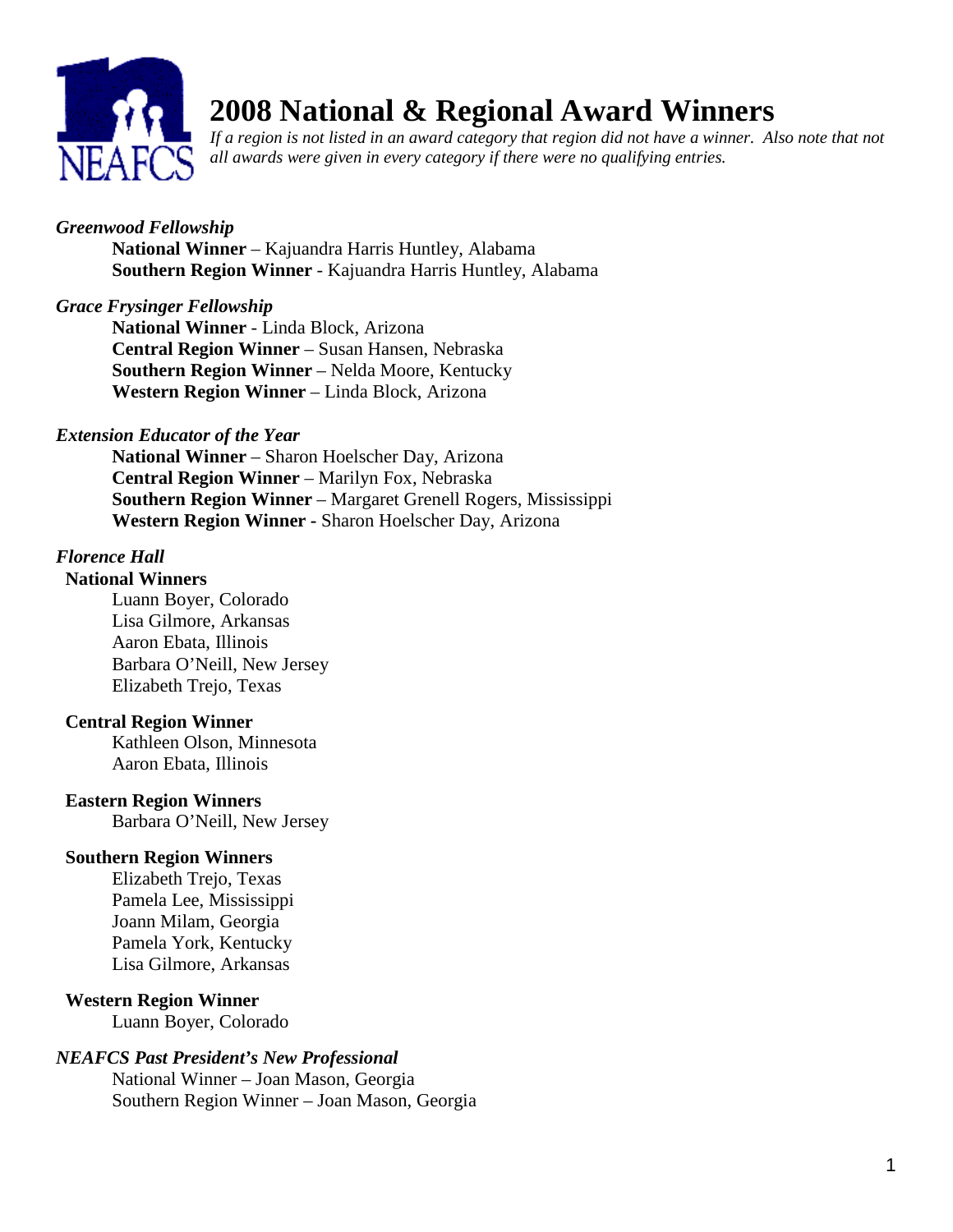#### *Para-Professional*

National Winner – Stacey McQuaig, Georgia Central Region Winner – Lisa Devine-Barribeau, Wisconsin Eastern Region Winner – Karen Toohey, Maine Southern Region Winner – Stacey McQuaig, Georgia Western Region Winner – Krista Mugford, California

#### *Dean Don Felker Financial Management*

National Winner – Patricia Brennan, New Jersey National Winner – Shirley Peterson, California Central Region Winner – Cindy Barnett, Indiana Eastern Region Winner – Patricia Brennan, New Jersey Southern Region Winner – Beverly Samuel, Virginia Southern Region Winner – Linda Chappell, Arkansas Western Region Winner – Shirley Peterson, California Western Region Winner – Joanne Roueche, Utah

#### *Mary Wells Memorial Diversity*

National Winner – Shirlye Hopkins, Arkansas Central Region Winner – Sherry Rocha, Illinois Eastern Region Winner – Dawn Olson, Pennsylvania Southern Region Winner – Shirlye Hopkins, Arkansas Western Region Winner – Marsha Goetting, Montana

#### *Program Excellence Through Research*

National Winner – Harriet Shaklee, Idaho National Winner – Elizabeth Reames, Louisiana Southern Region Winner – Elizabeth Reames, Louisiana Western Region Winner – Harriet Shaklee, Idaho

#### *Early Childhood Child Care Training*

National Winner – Karen Benson, Mississippi Central Region Winner – Debra Schroeder, Nebraska Southern Region Winner – Karen Benson, Mississippi

#### *Food Safety*

National Winner – Amy Peterson, Nebraska Central Region Winner – Amy Peterson, Nebraska Eastern Region Winner – Karen Ensle, New Jersey Southern Region Winner – Dee Lee Smith, Texas

#### *Extension Housing Outreach*

National Winner – Sharon Jeffery, Michigan National Winner – Jeanne Brandt, Oregon National Winner - Debbie Purvis, Georgia Central Region Winner – Sharon Jeffery, Michigan Southern Region Winner – Becky Chenhall, Georgia Southern Region Winner – Debbie Purvis, Georgia Western Region Winner – Jeanne Brandt, Oregon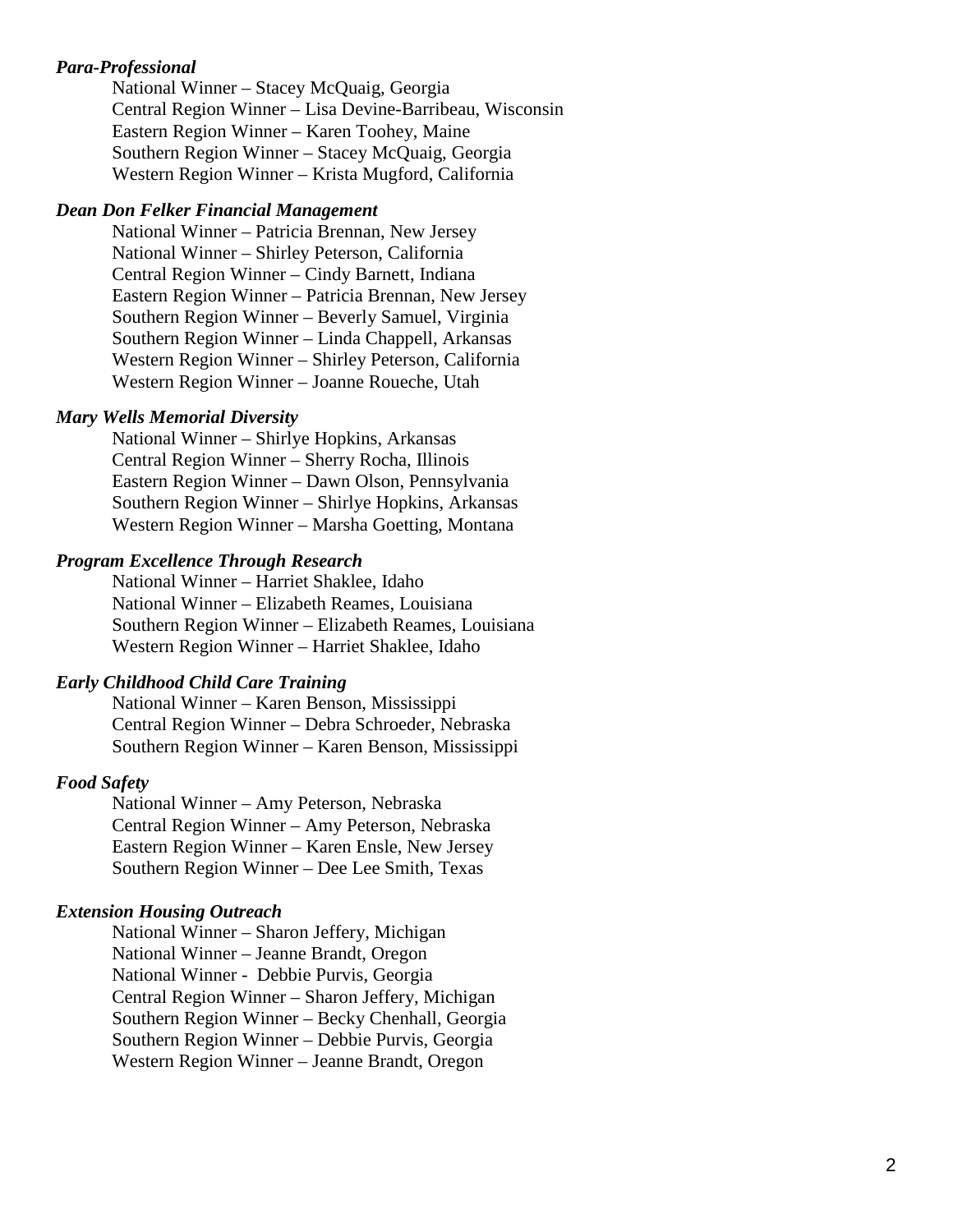#### *Healthy Lifestyles Education Grant*

National Winner – Sarah Francis, Wyoming Central Region Winner – Cindy Oliveri, Ohio Southern Region Winner – Jessica Hill, Georgia Western Region Winner – Sarah Francis, Wyoming

#### *Environmental Education*

National Winner – Debra Bartman, Illinois National Winner – Glinder Stephens, Florida Central Region Winner - Debra Bartman, Illinois Eastern Region Winner – Cindy Shoemaker, Pennsylvania Southern Region Winner – Glinder Stephens, Florida

#### *SDA Clean Homes…Safe and Healthy Families Program Award of Excellence*

National Winner – VeEtta Simmons, Arkansas National Winner – Sheila Fawbush, Kentucky Southern Region Winner – VeEtta Simmons, Arkansas Southern Region Winner – Sheila Fawbush, Kentucky

#### *Excellence in 4-H Afterschool Programming*

National Winner – Kathleen Splane, Delaware National Winner – Diana Doggett, Kentucky Eastern Region Winner – Kathleen Splane, Delaware Southern Region Winner – Diana Doggett, Kentucky Southern Region Winner – Rhea Bentley, Georgia

#### *Communications – Newsletters*

1st National Winner – Johanna Hicks, Texas 2<sup>nd</sup> National Winner – Beth Switzer, Indiana 3rd National Winner – Maureen Burson, Nebraska 1st Central Region Winner – Beth Switzer, Indiana 2<sup>nd</sup> Central Region Winner – Maureen Burson, Nebraska 3rd Central Region Winner – Stephanie Marino, Michigan  $1<sup>st</sup>$  Eastern Region Winner – Cathy Brady, Pennsylvania  $1<sup>st</sup>$  Southern Region Winner – Johanna Hicks, Texas 2<sup>nd</sup> Southern Region Winner – Lee Ann Clark, Alabama 3rd Southern Region Winner – Pamela Lee, Mississippi  $1<sup>st</sup> Western Region Winner – Sarah Francis, Wyoming$ 

#### *Communications – Written Press Releases*

1st National Winner – Julie Garden-Robinson, North Dakota  $2<sup>nd</sup>$  National Winner – Lori Ann Hendrickson, Minnesota 3<sup>rd</sup> National Winner – Mary Ellen Loftis, Nebraska 1st Central Region Winner – Julie Garden-Robinson, North Dakota  $2<sup>nd</sup>$  Central Region Winner – Lori Ann Hendrickson, Minnesota  $3<sup>rd</sup>$  Central Region Winner – Mary Ellen Loftis, Nebraska 1<sup>st</sup> Eastern Region Winner – Barbara O'Neill, New Jersey 1<sup>st</sup> Southern Region Winner – Susan Moore, Georgia 2<sup>nd</sup> Southern Region Winner – Joanne Cooper, Florida  $3<sup>rd</sup>$  Southern Region Winner – Jan Dougan, Kentucky 1st Western Region Winner – Sonja Koukel, Alaska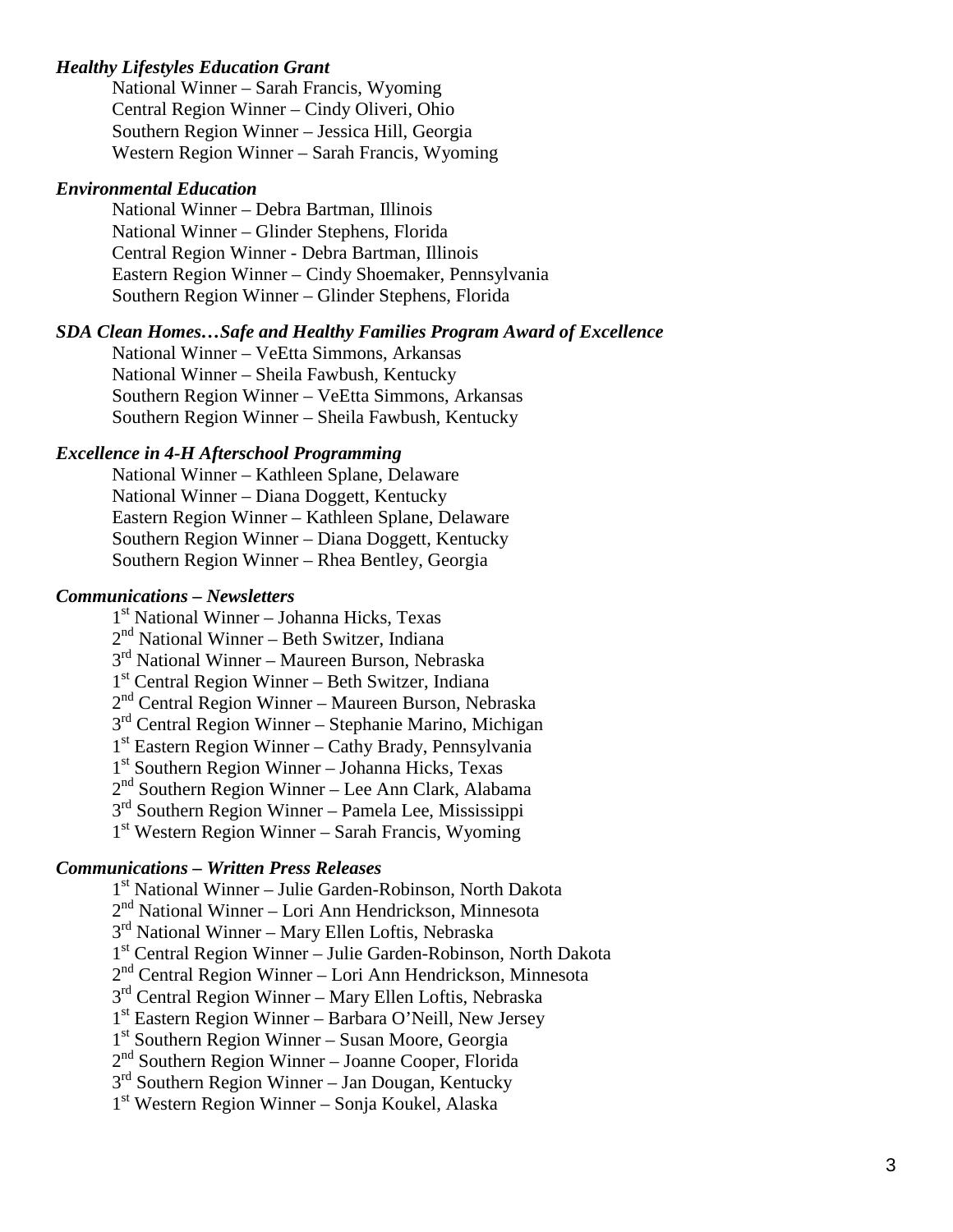$2<sup>nd</sup> Western Region Winner – Lynne Beam, New Mexico$ 3<sup>rd</sup> Western Region Winner – Jane Wolery, Montana

#### *Communications - Radio*

1<sup>st</sup> National Winner – Beth Gaydos, Ohio 2nd National Winner – Phyllis Lewis, Wyoming  $3<sup>rd</sup>$  National Winner – Jane Wolery, Montana  $1<sup>st</sup>$  Central Region Winner – Beth Gaydos, Ohio  $2<sup>nd</sup>$  Central Region Winner – Jane Schaaf, Wisconsin  $3<sup>rd</sup>$  Central Region Winner – Rebecca Travnichek, Missouri 1<sup>st</sup> Eastern Region Winner – Judy Branch, Vermont  $1<sup>st</sup>$  Southern Region Winner – Lisa Murphy, Alabama 1st Western Region Winner – Phyllis Lewis, Wyoming 2nd Western Region Winner – Jane Wolery, Montana

#### *Communications – Television*

1st National Winner – Dianne Weber, Wisconsin

 $2<sup>nd</sup>$  National Winner – Nina Roll, Oregon

3rd National Winner – Margaret Jenkins, Ohio

1<sup>st</sup> Central Region Winner - Dianne Weber, Wisconsin

2nd Central Region Winner - Margaret Jenkins, Ohio

 $1<sup>st</sup>$  Eastern Region Winner – Judy H. Branch, Vermont

 $2<sup>nd</sup>$  Eastern Region Winner – Mandel Smith, Pennsylvania

 $1<sup>st</sup>$  Southern Region Winner – Betsy Tracy, Kentucky

 $2<sup>nd</sup>$  Southern Region Winner – LaDonna Dunlop, Oklahoma

3rd Southern Region Winner – Karen Poff, Virginia

1st Western Region Winner – Nina Roll, Oregon

#### *Communications – Educational Curriculum*

1st National Winner – Lynn James, Pennsylvania 2<sup>nd</sup> National Winner – Cindy Petersen, Minnesota  $3<sup>rd</sup>$  National Winner – Bobbie Shaffett, Mississippi 1st Central Region Winner – Cindy Peterson, Minnesota  $2<sup>nd</sup>$  Central Region Winner – Debra Schroeder, Nebraska 1st Eastern Region Winner – Lynn James, Pennsylvania 1st Southern Region Winner – Bobbie Shaffett, Mississippi  $2<sup>nd</sup>$  Southern Region Winner – Lisa Jordan, Georgia 3<sup>rd</sup> Southern Region Winner – Debra Cotterill, Kentucky 1st Western Region Winner – Joy Akey, Colorado

#### *Communications – Educational Publications*

1<sup>st</sup> National Winner – Barbara Ames, Kansas  $2<sup>nd</sup>$  National Winner – Mary Holland, Nebraska 3rd National Winner – Cindy Oliveri, Ohio 1st Central Region Winner – Barbara Ames, Kansas  $2<sup>nd</sup>$  Central Region Winner – Mary Holland, Nebraska 3<sup>rd</sup> Central Region Winner – Cindy Oliveri, Ohio  $1<sup>st</sup>$  Eastern Region Winner – Karen Ensle, New Jersey 1<sup>st</sup> Southern Region Winner – Mary Jordan, Alabama 2nd Southern Region Winner – Lisa Leslie, Florida  $3<sup>rd</sup>$  Southern Region Winner – Sandra Foster, Georgia 1st Western Region Winner – Darlene Christensen, Utah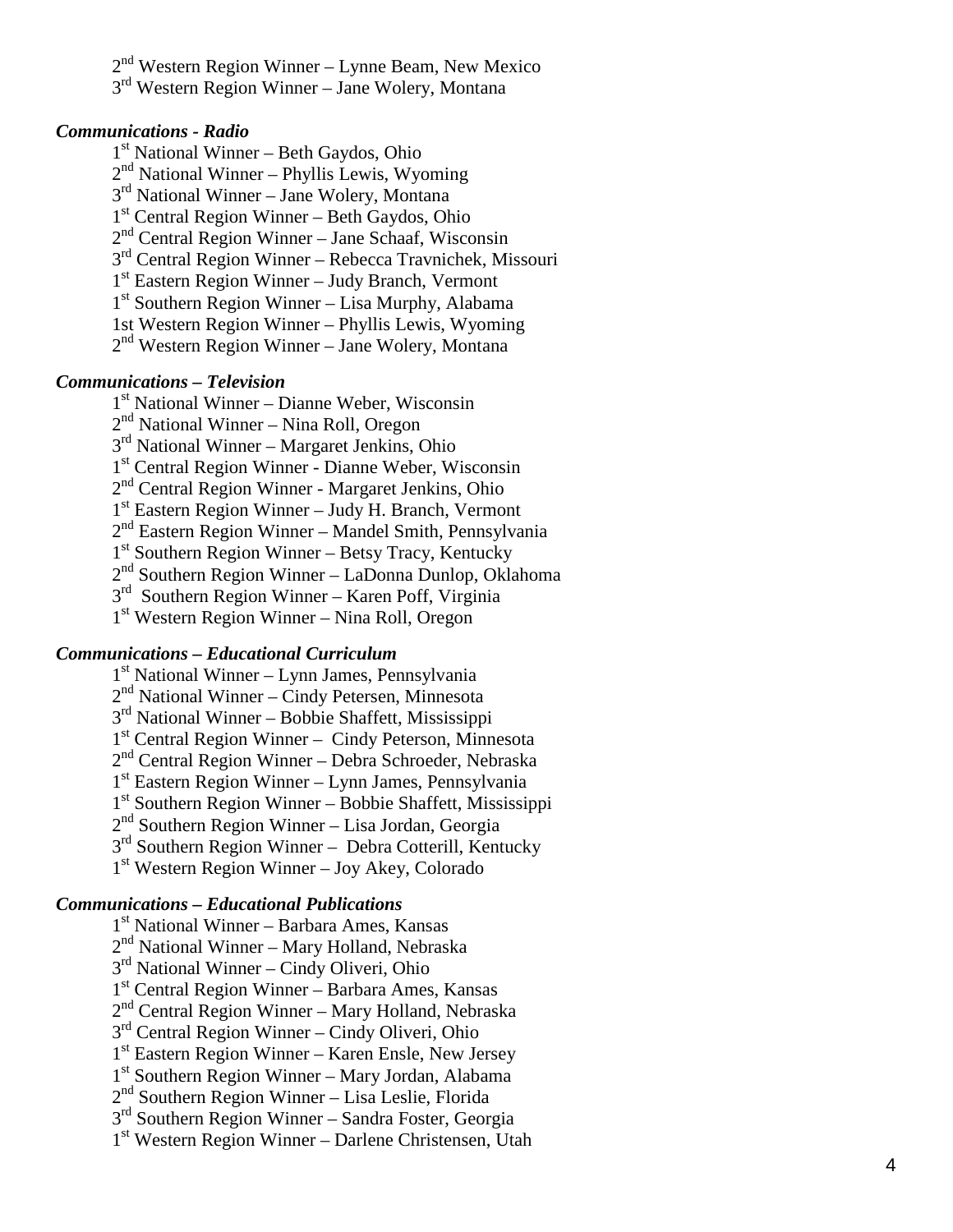2nd Western Region Winner – Jeanne Brandt, Oregon 3rd Western Region Winner – Connie Moyers, New Mexico

#### *Communications – Internet Education Technology*

 $1<sup>st</sup>$  National Winner – Maci Flautt, Mississippi 2<sup>nd</sup> National Winner – Lorraine Harley, Maryland 3<sup>rd</sup> National Winner – Cheryl Tickner, Nebraska 1st Central Region Winner – Cheryl Tickner, Nebraska  $2<sup>nd</sup>$  Central Region Winner – Debra Bartman, Illinois 1<sup>st</sup> Eastern Region Winner – Lorraine Harley, Maryland  $2<sup>nd</sup>$  Eastern Region Winner – Barbara O'Neill, New Jersey 3rd Eastern Region Winner – Christina Stark, New York 1st Southern Region Winner – Maci Flautt, Mississippi  $2<sup>nd</sup>$  Southern Region Winner – Joanne Cooper, Florida 1<sup>st</sup> Western Region Winner – Marsha Goetting, Montana

#### *Communications – Educational Technology*

1st National Winner – Robert Thee, Pennsylvania 2nd National Winner – Laura Smith, Georgia 3rd National Winner – Cindy Shoemaker, Pennsylvania 1st Eastern Region Winner – Robert Thee, Pennsylvania  $2<sup>nd</sup>$  Eastern Region Winner – Cindy Shoemaker, Pennsylvania 1<sup>st</sup> Southern Region Winner – Laura Smith, Georgia  $2<sup>nd</sup>$  Southern Region Winner – Lisa Jordan, Georgia 3<sup>rd</sup> Southern Region Winner – Angel Neu, Texas  $1<sup>st</sup>$  Western Region Winner – Sarah Francis, Wyoming

#### *Marketing Package*

National Winner – Alma Harris, Mississippi National Winner –Patricia Hildebrand, Illinois Central Region Winner – Patricia Hildebrand, Illinois Central Region Winner – Tricia Callahan, Ohio Eastern Region Winner – Reginald Olson, West Virginia Southern Region Winner – Mary Kennington, Florida Southern Region Winner – Alma Harris, Mississippi Western Region Winner – Jeanne Brandt, Oregon

#### *Community Partnerships*

National Winner – Rebecca Hagen Jokela, Minnesota National Winner – Renette Wardlow, Missouri Central Region Winner – Rebecca Hagen Jokela, Minnesota Central Region Winner – Renette Wardlow, Missouri Eastern Region Winner – Karen Ensle, New Jersey Southern Region Winner – Diana Doggett, Kentucky Southern Region Winner – Bobbie Shaffett, Mississippi

To see exactly what winners receive please go to the on-line awards manual found at neafcs.org 2008 National and Regional Award Winners National Extension Association of Family & Consumer Sciences

Prepared by: Marsha Lockard, Vice President for Awards & Recognition 208-896-4104 [mlockard@uidaho.edu](mailto:mlockard@uidaho.edu) June 2, 2008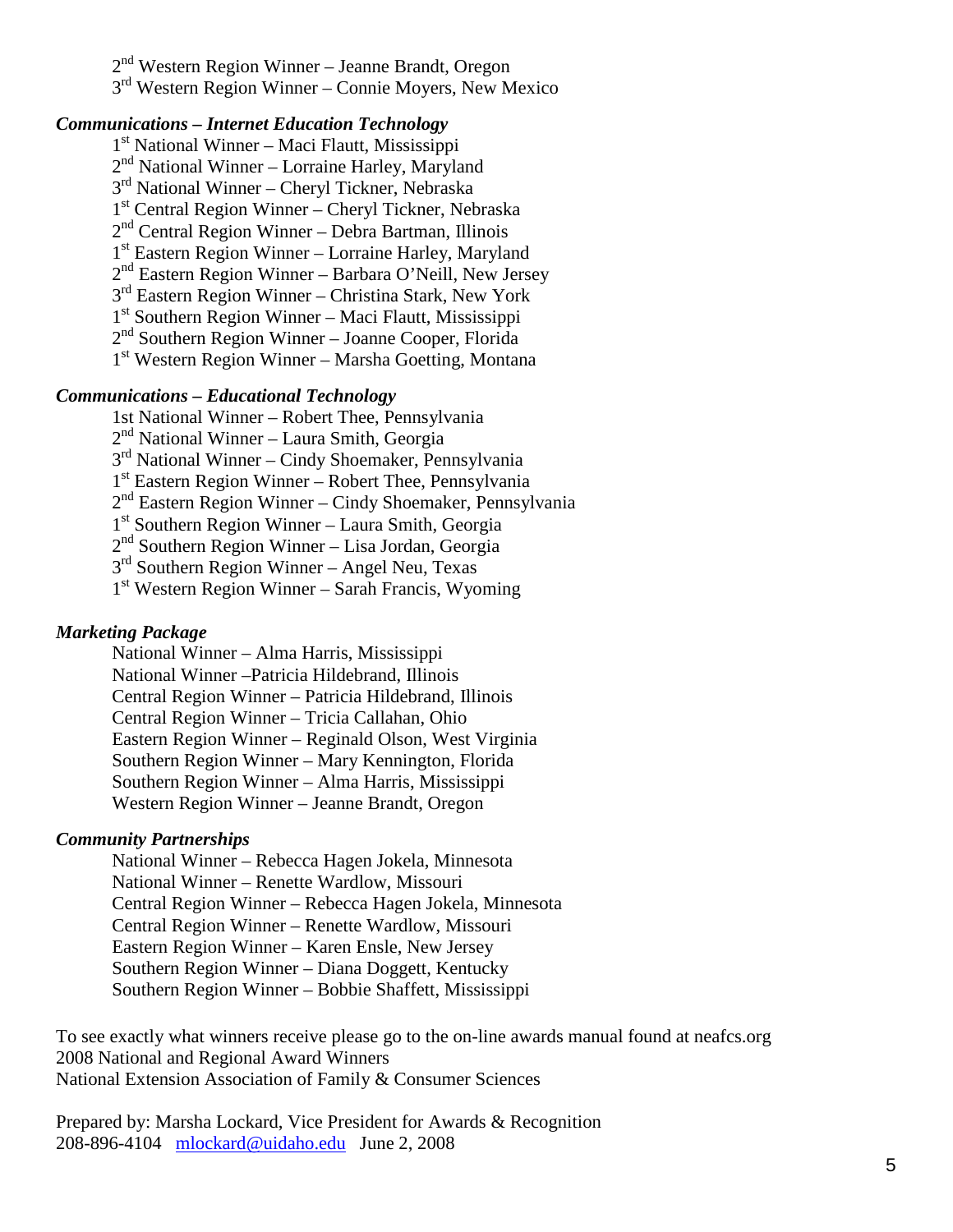# **2008 National - DSA and CE - Winners**

# **Distinguished Service Award**

- Deniese Hatty Zeringue Louisiana
- Gayle Whitworth Florida
- Robert J. Thee Pennsylvania
- Angela White Monk Texas
- Lorene M. Bartos Nebraska
- Jean L. Rowland Kansas
- Sue Peterson Church Texas
- Luanne J. Hughes New Jersey
- Sally R. Mineer Kentucky
- Rebecca Versch Nebraska
- Ramona Joan Gray-Soria Texas
- Charlotte Leven Richert Oklahoma
- Christa Lynn Campbell Georgia
- Connie S. Moyers New Mexico
- Sheila Kay Fawbush Kentucky
- Recia F. Garcia Oklahoma
- Rosie L. Allen Kentucky
- Carla Youree Bush Tennessee
- Theresa S. Hand Mississippi
- Angela S. Treadaway Alabama
- Frances Fonner Alloway Pennsylvania
- Marsha Ann Lockard Idaho
- Tawnya D. Crockett Mississippi
- Sarah A. Todd Illinois
- Bonnie Smith Tazewell Virginia
- Darlene A. Christensen Utah
- Cynthia Rae Shuster Ohio
- Susan Zies Ohio
- Vickie Jean Hadley Indiana
- Rebecca Ann Hagen Jokela Minnesota
- Nancy Melissa Rucker Tennessee
- Linda Faye Chappell Arkansas
- Vicki Hayman Wyoming
- Renee E. Myers Arkansas
- Nancy Katherine Jenson Iowa
- Rebecca Jane Travnichek Missouri
- Jennifer J. Wells Montana
- Yvonne Nicholson California
- Linda Iris Smith South Dakota
- Ruth Carolyn Jackson Arizona